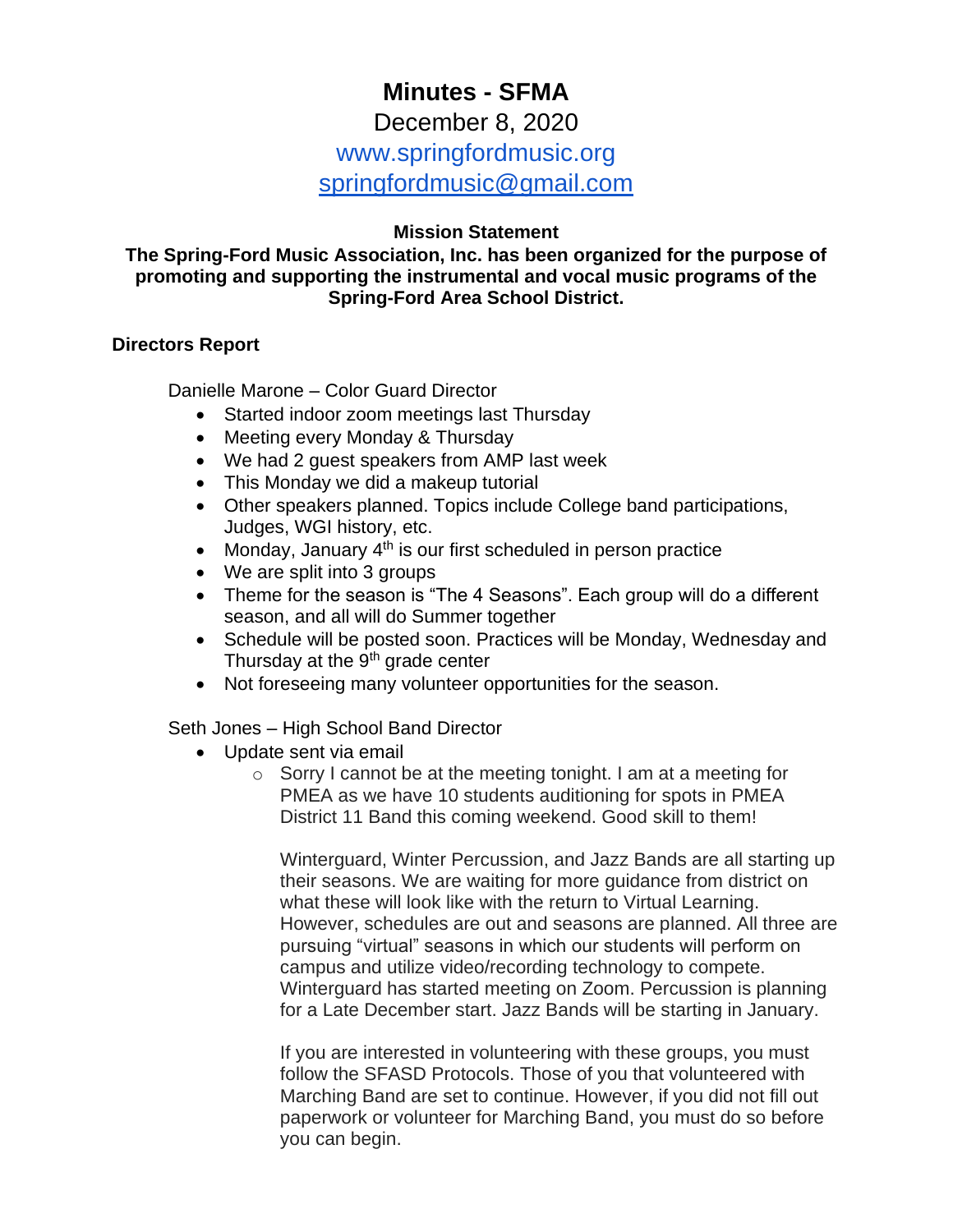When the students were coming in Hybrid, the HS Band did get a chance to record some video/audio segments. Keep an eye out for a "Virtual December Concert" coming out in the next week.

We are hopeful and planning for the March Concert/Indoor Events that typically occur. However, we will take directives from the district and county upon that time and adjust as needed.

A public thanks to Rie Huntington (SF Class of 2020) whose Senior Eagle Scout Project has been put into use this month. We have a pegboard system of organization for percussion equipment in the 10-12 Band Room.

I hope everyone stays safe and enjoys a wonderful Holiday Season.

Kris Jennings – Middle School Band Director

- Thank you, Jennifer Escarge, for doing pictures and setting up the Smart Music ordering on the website
- Trying to retain as many students for concert band as possible, but seems we are losing many
- Band pictures are being dropped off tomorrow and I will send out a message tomorrow regarding pickup
- First time in 44 years I haven't been playing in or conducting a holiday concert
- I miss the kids like crazy and love working with them any way I can

#### **Officers Report**

Vice President

• Nothing to report

**Treasurer** 

- Working will all budget stakeholders to make sure we are on track for spending. We are looking good.
- AMT Pump will be providing a sponsorship again this year.

Assistant Treasurer

- Updating SPAs with recent fundraisers
- Been busy with updating the website with fundraisers

**Secretary** 

• Minutes approved

# **Committee Reports**

**Concessions**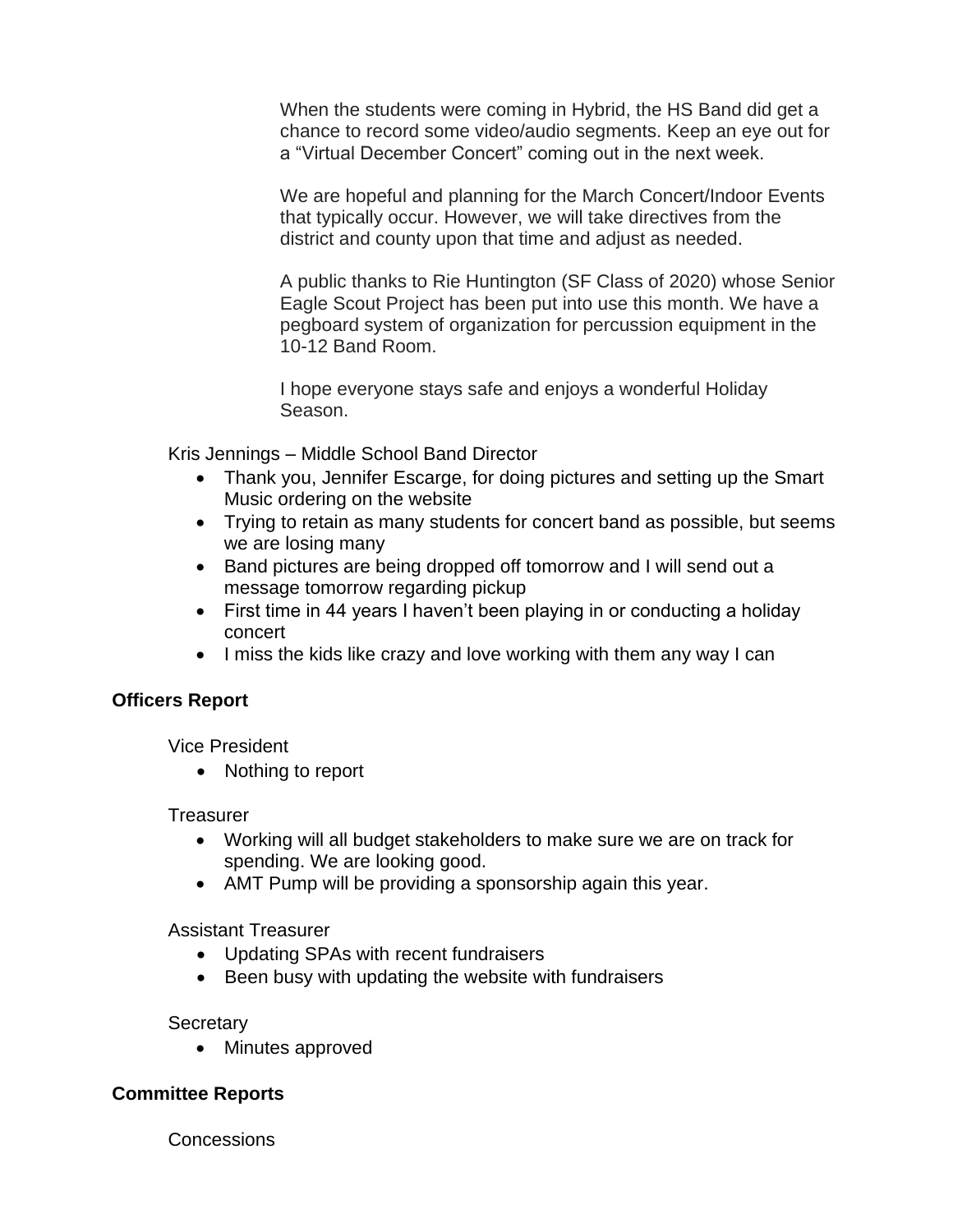- Ran on week-by-week basis for football season. Worked well for unique situation
- District asked us to sponsor a teacher breakfast buffet in November, but it was cancelled due to school closure. We will do it in the spring with the booster club.

Fundraising

- Ornament sale waiting for a few more items to come in and we will be in touch via email with delivery instructions
- Winter on Broad is going on now
- Wawa sale will kick off in January
- Rita Water Ice will kick off in the winter
- Lottery Sale again in the spring drawing in May
- Trivia Night aiming for April or May so it can be outdoors
- Looking at doing a cornhole tournament in May
- Remember to remind people to use SCRIP and Amazon Smile while doing their holiday shopping. Anyone can use these programs, not just Spring-Ford music families.

## **SCRIP**

- November was a really good month
- New direct shipped to home option for gift cards is going great. This process makes it easier for non-local family and friends to participate.
- Make sure you are paying attention as to your delivery selection if you want to have them delivered directly to you.

# Ram Crew/Vehicles

- Thanks to all volunteers who helped get everything cleaned up for the winter
- Once we know more about the needs of our indoor groups we will be in touch

# Uniforms

• Nothing new

#### **Chaperones**

• Nothing New

Membership/Data

- Not much to report
- 98 members signed up
- Data is working on fundraiser data from the website

# **Old Business**

Indoor Season

• Covered earlier by Danielle Marone and Seth Jones

#### **New Business**